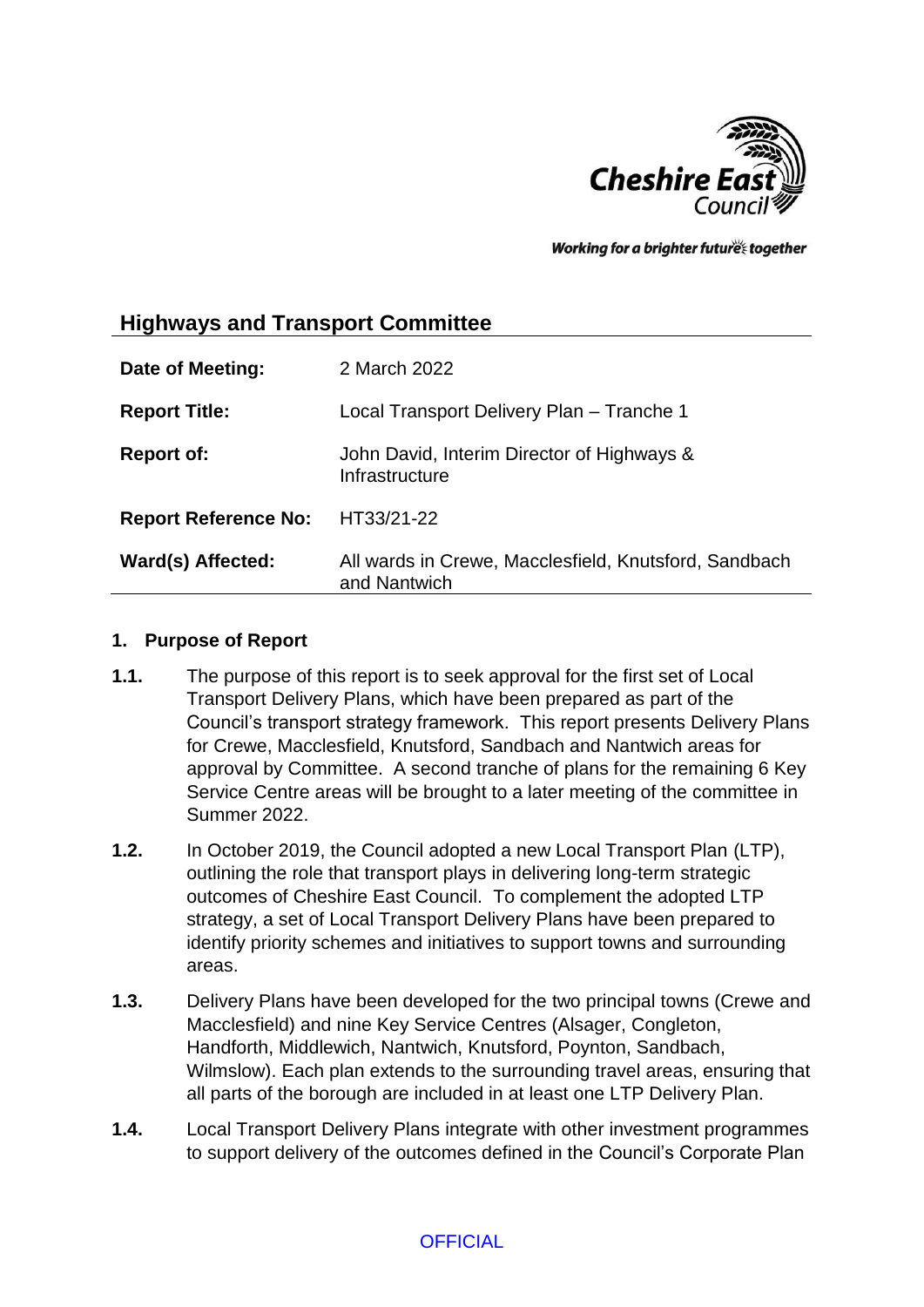2021-2025. This report contributes to the following Corporate Plan priority outcomes:

- **1.4.1. OPEN**  plan development has been informed by public consultation and stakeholder engagement to ensure that plans reflect the views of the community and that the approach to plan preparation is open and transparent.
- **1.4.2. GREEN –** the plans include proposals to improve sustainable travel across the Borough, enabling greater uptake of walking, cycling, public transport and electric vehicles. These initiatives positively contribute to the Council's response to the climate emergency and to reducing air quality problems, especially in urban areas.
- **1.4.3. FAIR**  the proposals are intended to create improved accessibility to schools, employment, key services and leisure opportunities. The plans consider how accessibility can be improved in both urban and rural areas across the Borough for all members of the community.

## **2. Executive Summary**

- **2.1.** The Local Transport Delivery Plans outlined in this report and appendices set out projects and schemes to improve our local transport networks across all modes of transport in Crewe, Macclesfield, Knutsford, Sandbach and Nantwich.
- **2.2.** These plans have been developed in consultation with local stakeholders through an interactive consultation portal

[www.cheshireeast.gov.uk/council\\_and\\_democracy/council\\_information/con](http://www.cheshireeast.gov.uk/council_and_democracy/council_information/consultations/local-transport-and-car-parking-engagement-2020.aspx) [sultations/local-transport-and-car-parking-engagement-2020.aspx](http://www.cheshireeast.gov.uk/council_and_democracy/council_information/consultations/local-transport-and-car-parking-engagement-2020.aspx)

This consultation engaged residents, community groups, businesses and collaborated with Town and Parish Councils with a strong focus on supporting delivery of Neighbourhood Plans and other local priorities.

- **2.3.** We have ensured that planned transport improvements are complementary to regeneration plans for Crewe and Macclesfield, including investment coming forward through the Crewe HS2 Hub, Future High Streets Fund and Town Investment Plan programmes. Transport improvements are also being closely aligned to the emerging Town Vitality Plans.
- **2.4.** The content of each delivery plan will be reviewed periodically to take account of any material changes to either national policy guidance or the local policy context. For example, Government has indicated an intention to update national guidance notes to reflect the contribution of Local Transport Plans to the national Transport Decarbonisation Strategy. Such an approach may require a review of these plans to ensure that they remain relevant and that the Council is well placed to secure transport investment.
- **2.5.** The LTP Delivery Plans for Crewe, Macclesfield, Knutsford, Sandbach and Nantwich are appended to this report, at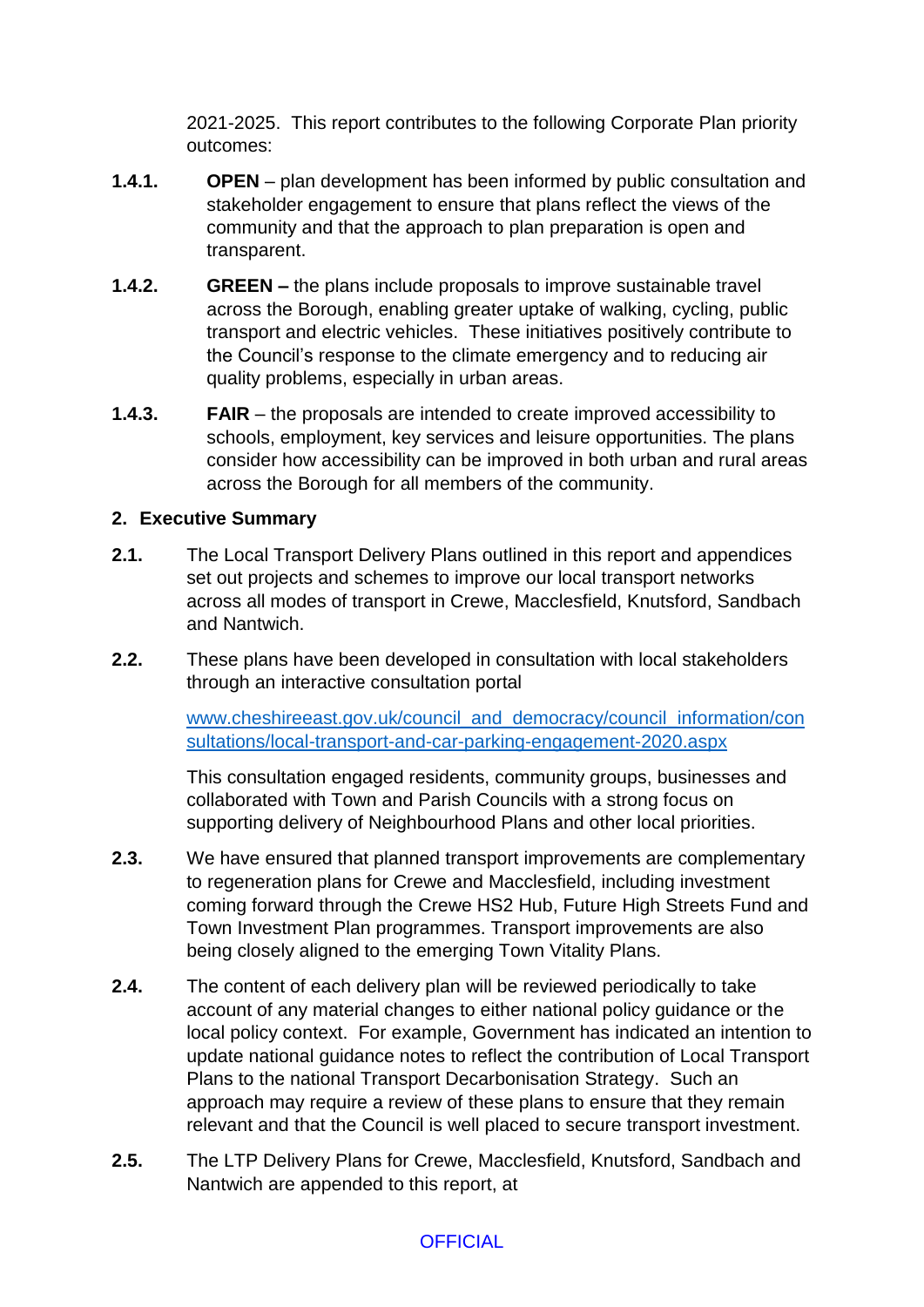- 2.5.1. Appendix A Crewe
- 2.5.2. Appendix B Knutsford
- 2.5.3. Appendix C Macclesfield
- 2.5.4. Appendix D Nantwich
- 2.5.5. Appendix E Sandbach

## **3. Recommendations**

- **3.1.** The Highways and Transport Committee is recommended to:
- 3.1.1. Approve the Local Transport Delivery Plans as in Appendices  $A E$ , which will become part of the Councils policy and programme planning framework for transport.
- 3.1.2. Note that individual projects in any Delivery Plan will be subject to programming of the annual highways and transport capital budgets. Projects will be progressed only after funding has been agreed and subject to all necessary scheme design and development works including consultation with stakeholders.
- 3.1.3. Note that each Delivery Plan can be reviewed periodically to take account of any significant changes to either national guidelines or relevant local policy context.
- 3.1.4. Note that the Delivery Plans will be shared with ward councillors and town/parish councils, who will be engaged in meetings and workshops to develop programmes to deliver relevant transport projects.

## **4. Reasons for Recommendations**

- **4.1.** The Local Transport Delivery Plans have been developed in line with the principles established in the Council's adopted Local Transport Plan to achieve the Council's wider strategic aims and objectives noted in the Corporate Plan 2021- 2025, most notably regarding environmental, economic and community objectives.
- **4.2.** The Local Transport Delivery Plans have been developed through engagement with local communities in each area of the borough to reflect local priorities and opportunities.
- **4.3.** Approval of the Local Transport Delivery Plans will enable the Council to proactively develop schemes and seek external funding from central government and other sources.

## **5. Other Options Considered**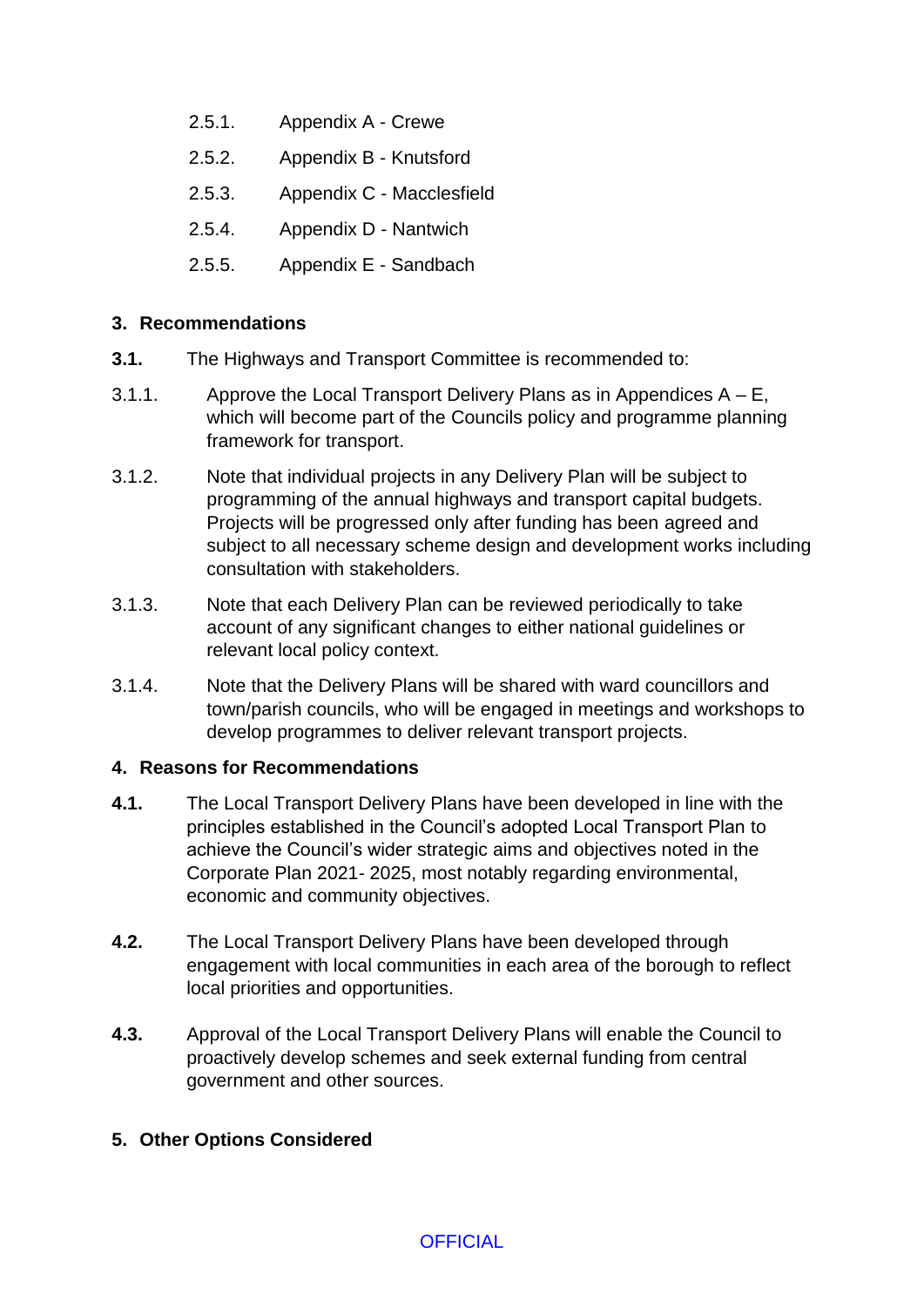**5.1.** An alternative option is noted below in the table alongside information on why this has not been pursued.

| <b>Option</b>                                                                          | <b>Impact</b>                                                                                                                                                              | <b>Risk</b>                                                                                                                   |
|----------------------------------------------------------------------------------------|----------------------------------------------------------------------------------------------------------------------------------------------------------------------------|-------------------------------------------------------------------------------------------------------------------------------|
| Do nothing $-$ there<br>is the option of not<br>progressing or<br>approving the plans. | This option would not<br>enable the Council to<br>use the plans to seek<br>external funding and<br>may lead to<br>uncoordinated<br>investment in the<br>transport network. | <b>High risk the Council</b><br>may not receive some<br>external funding or<br>there would be<br>uncoordinated<br>investment. |

### **6. Background**

- **6.1.** The Council adopted a new Local Transport Plan (LTP) in October 2019. The LTP strategy considers all forms of transport over the period of 2019- 2024 and outlines the role transport will play in supporting the long-term goals of Cheshire East. The LTP strategy includes a comprehensive set of actions to address strategic transport challenges for Cheshire East including:
	- Protecting and improving our environment;
	- Supporting growth and economic strength through connectivity;
	- **Ensuring accessibility to services;**
	- Promoting health, wellbeing and physical activity;
	- Maintaining and managing our network assets; and
	- Improving organisational efficiency and effectiveness.
- **6.2.** These Local Transport Delivery Plans have now been developed to complement these strategic actions, setting out priority schemes to support towns and surrounding areas.

#### **7. Consultation and Engagement**

**7.1.** A public consultation on a range of scheme options for improving local transport networks in each area of the borough took place between 23rd November 2020 and 31st March 2021. This consultation set out the Council's understanding of objectives for improving local areas, issues, and options to improve the transport network. The consultation used an interactive mapping system to present information in a user-friendly format. Materials were made available to stakeholders in alternative formats, where requested, including printed materials posted to stakeholders.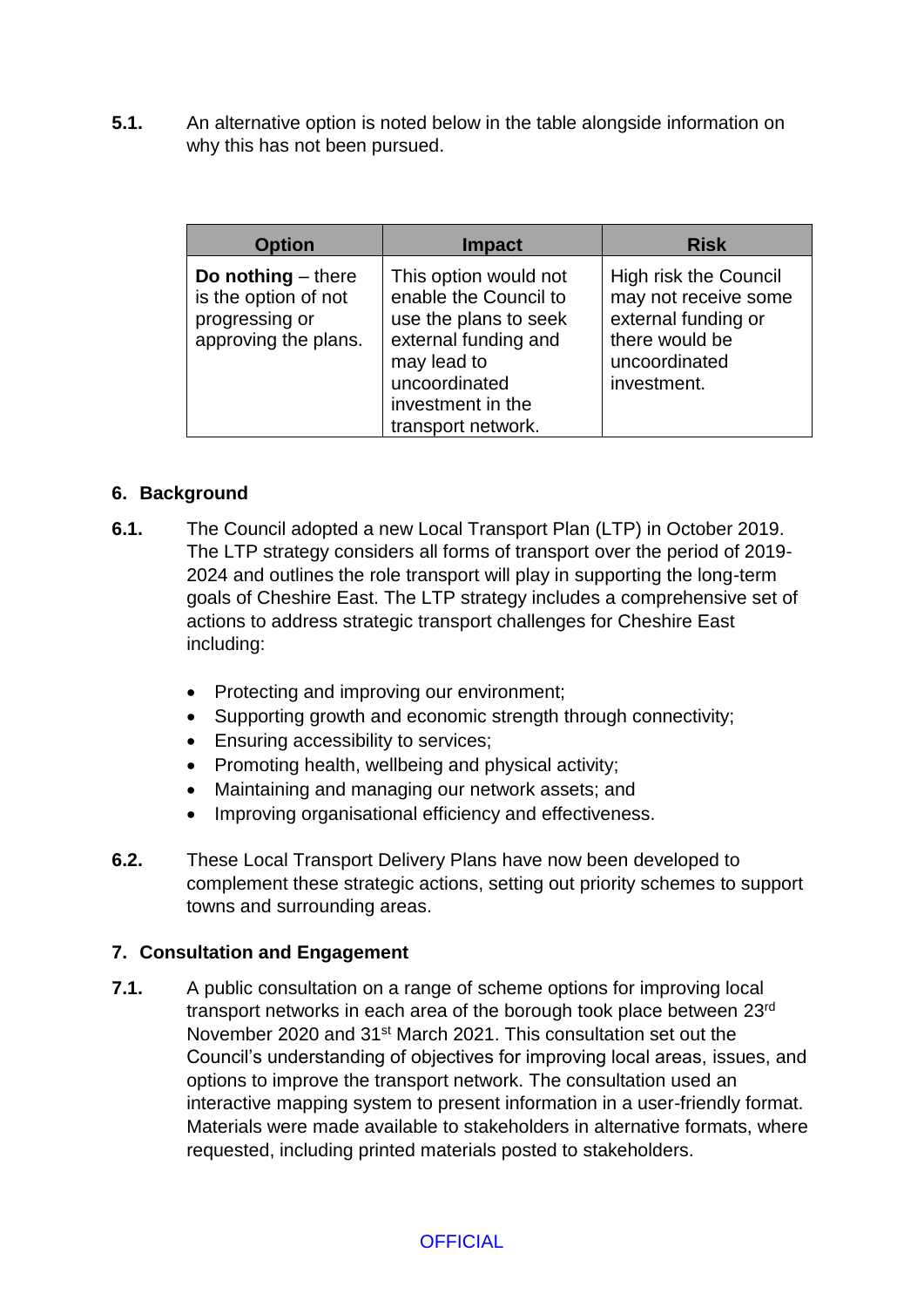- **7.2.** To enable all interested stakeholders to view materials and comment given the pandemic restrictions, the consultation period was extended by two months from the end of January to the end of March 2021. This period also included on-line meetings and workshops with town/parish councils to raise awareness and improve participation in the on-line consultation.
- **7.3.** In total, 1,041 responses were received, including 881 online survey responses, 31 paper survey responses, and 129 email responses. Consultation respondents included many town and parish councils whom submitted detailed feedback, members of the public, community groups, and MPs. Consultation feedback has been analysed and reviewed to inform the final Local Transport Delivery Plans. Further to this, targeted engagement has been conducted during January / February 2022 with Town Councils on Local Transport Delivery Plans presented in this report and accompanying appendices.

## **8. Implications**

### **8.1. Legal**

- 8.1.1. As the statutory Local Transport Authority, the Council is required to maintain an up-to-date Local Transport Plan that provides a strategic framework for planning and delivery of improvements in local transport provision. It must develop and implement policies for the promotion and encouragement of safe, integrated, efficient and economic transport to, from and within Cheshire East. "Transport" includes transport to meet the needs of people living, working, visiting or travelling through Cheshire East, the transportation of freight and facilities & services for pedestrians. The Local Transport Delivery Plans will form part of the Local Transport Plan framework and in part discharge this legal duty.
- 8.1.2. In developing and implementing Local Transport Delivery Plans, the Council must have regard to the transport needs of disabled persons and of persons who are elderly or have mobility problems. Proportionate development of schemes will need to be in accordance with statutory and legal requirements for Community Engagement, Equalities Impact Assessment and Strategic Environmental Appraisal.
- 8.1.3. Members must be fully aware of the equalities implications of the decisions they are taking. This will ensure that there is proper appreciation of any potential impact of any decision on the Council's statutory obligations under the Public Sector Equality Duty. As a minimum, this requires decision makers to carefully consider the content of any Equality Impact Assessments produced by officers.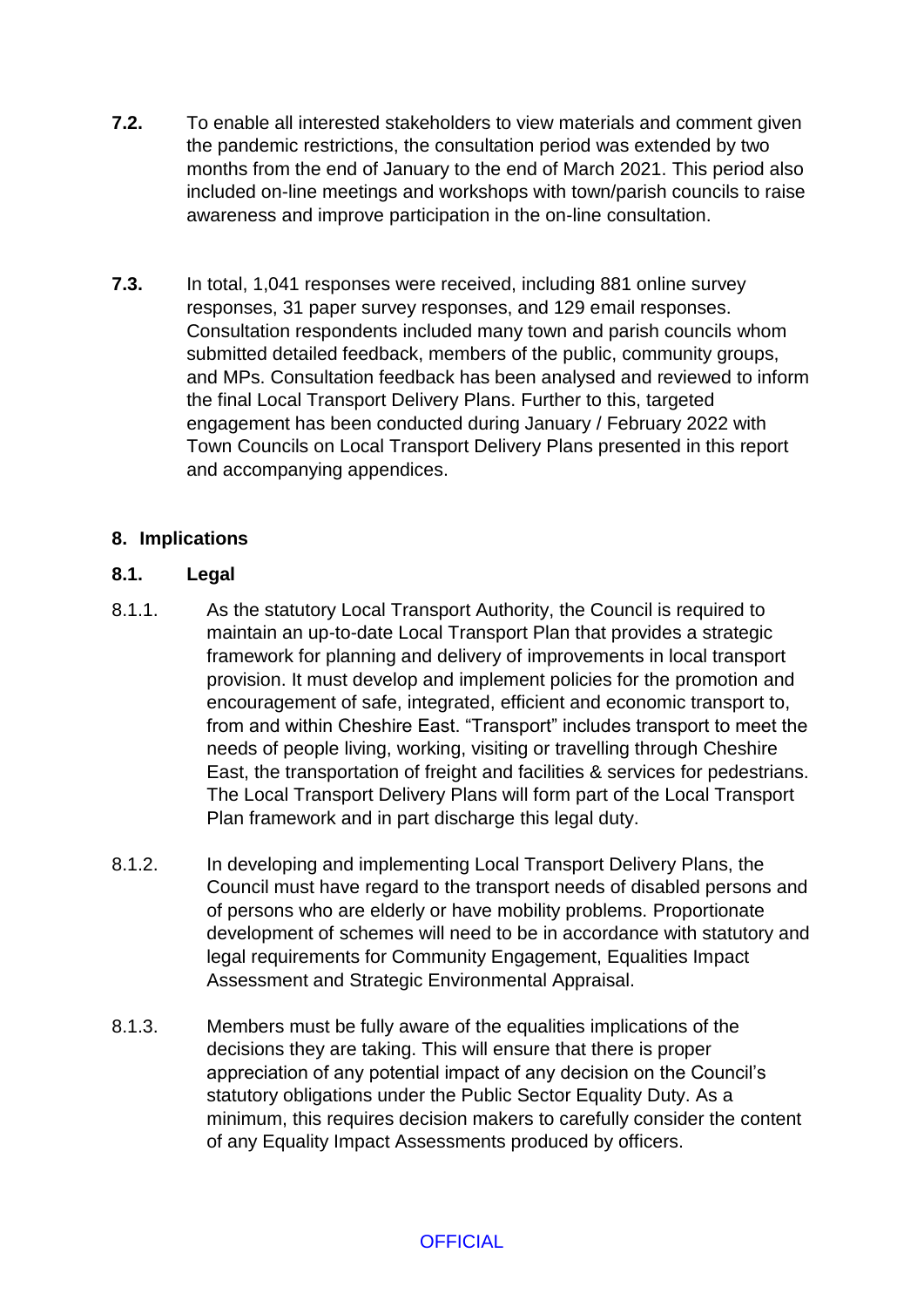8.1.4. There is no statutory duty to consult on proposals to change the way in which a local authority carries out its duties but there is an expectation enshrined in case law that any local authority making decisions affecting the public will do so fairly and in a way that cannot be said to be an abuse of power.

### **8.2. Finance**

- 8.2.1. There are no direct finance implications from the adoption of the Local Transport Delivery Plans, however, adoption will put the Council in a stronger position to secure external funding.
- 8.2.2. Upon adoption by the Council, the Delivery Plans will provide a framework of prioritised schemes to be considered for inclusion within the approved Capital Programme for Transport and Highways. This would be subject to a funding stream being formally agreed, the schemes are affordable and ensuring the necessary financial approvals are in place.
- 8.2.3. Schemes are anticipated to be funded from a range of sources including: Local Transport Plan Integrated Transport Block; developer funding such as Community Infrastructure Levy, Section 106 & 278 Agreements; the Council's own funds if resources are available, and any other external funding that the Council can secure.

## **8.3. Policy**

8.3.1. Development of the Local Transport Delivery Plans is being undertaken to ensure there is a consistent policy-fit with all relevant adopted and emerging local policies including: the Local Transport Plan, Corporate Plan 2021 – 2025; regeneration masterplans for Crewe and Macclesfield; Town Vitality Plans; Cycling Strategy 2017; Education Travel Policy; Sustainable Modes of Travel to School Strategy; Speed Management Policy; and Car Parking Strategy.

#### **8.4. Equality**

8.4.1. An Equality Impact Assessment (Appendix F) has been completed for the LTP to ensure that the needs and impacts on all residents are understood, especially individuals or groups with identified protected characteristics.

### **8.5. Human Resources**

8.5.1. There are no direct implications for Human Resources.

#### **8.6. Risk Management**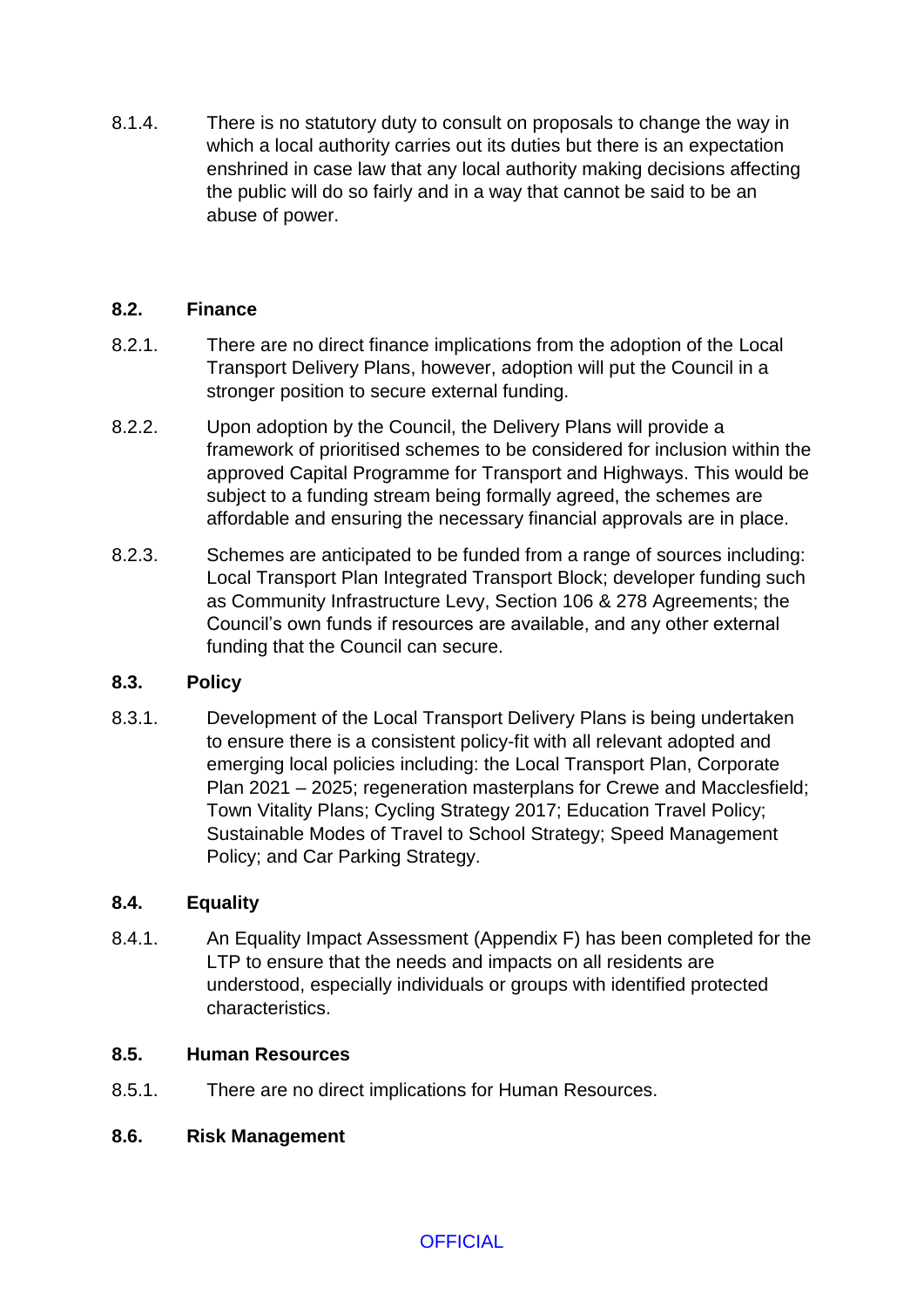8.6.1. A Project Board has been established chaired by the Head of Strategic Transport to ensure appropriate project governance and strategic direction. A project risk register is maintained detailing mitigation measures.

## **8.7. Rural Communities**

8.7.1. The Local Transport Plan includes detailed consideration of transport issues in rural areas throughout the Borough. In principle, the objectives and issues highlighted in the Plan apply throughout the Borough, including all of our rural areas. However, it is also recognised that there can be specific challenges that are of heightened importance in rural areas. Consideration of these is aided by the place-based approach to the planning process. This has put greater emphasis on how our key towns act as service centres which must be accessible to residents of rural areas. As part of the place-based approach, Delivery Plans consider rural areas surrounding towns.

## **8.8. Children and Young People/Cared for Children**

8.8.1. Specific transport issues relating to children and young people are incorporated into the Local Transport Plan. Development of the Local Transport Delivery Plans has taken full account of the Sustainable Modes of Travel to Schools (SMOTS) strategy and identified options to improve journeys to schools and education.

## **8.9. Public Health**

8.9.1. The Local Transport Plan and Delivery Plans have been aligned with the Council's stated policies and action plans relating to Air Quality management. They consider the impact of transport on issues affecting public health, most notably air quality and the contribution that walking and cycling can make to health & wellbeing. The Local Transport Plan has been coordinated with the Council's wider strategic approaches to addressing public health outcomes.

# **8.10. Climate Change**

8.10.1. The Council has committed to becoming carbon neutral by 2025 and to encourage all businesses, residents and organisations in Cheshire East to reduce their carbon footprint. The Council's Environment Strategy 2020-2024 includes a commitment to produce an Electric Vehicles Infrastructure Strategy and supports the strategic objective to increase sustainable transport and active travel. The Local Transport Plan and Delivery Plans have been aligned with wider Council strategies and includes the key objective 'protecting and improving our environment'. The Local Transport Plan includes a wide range of actions to reduce the need to travel and to promote greater reliance on sustainable travel